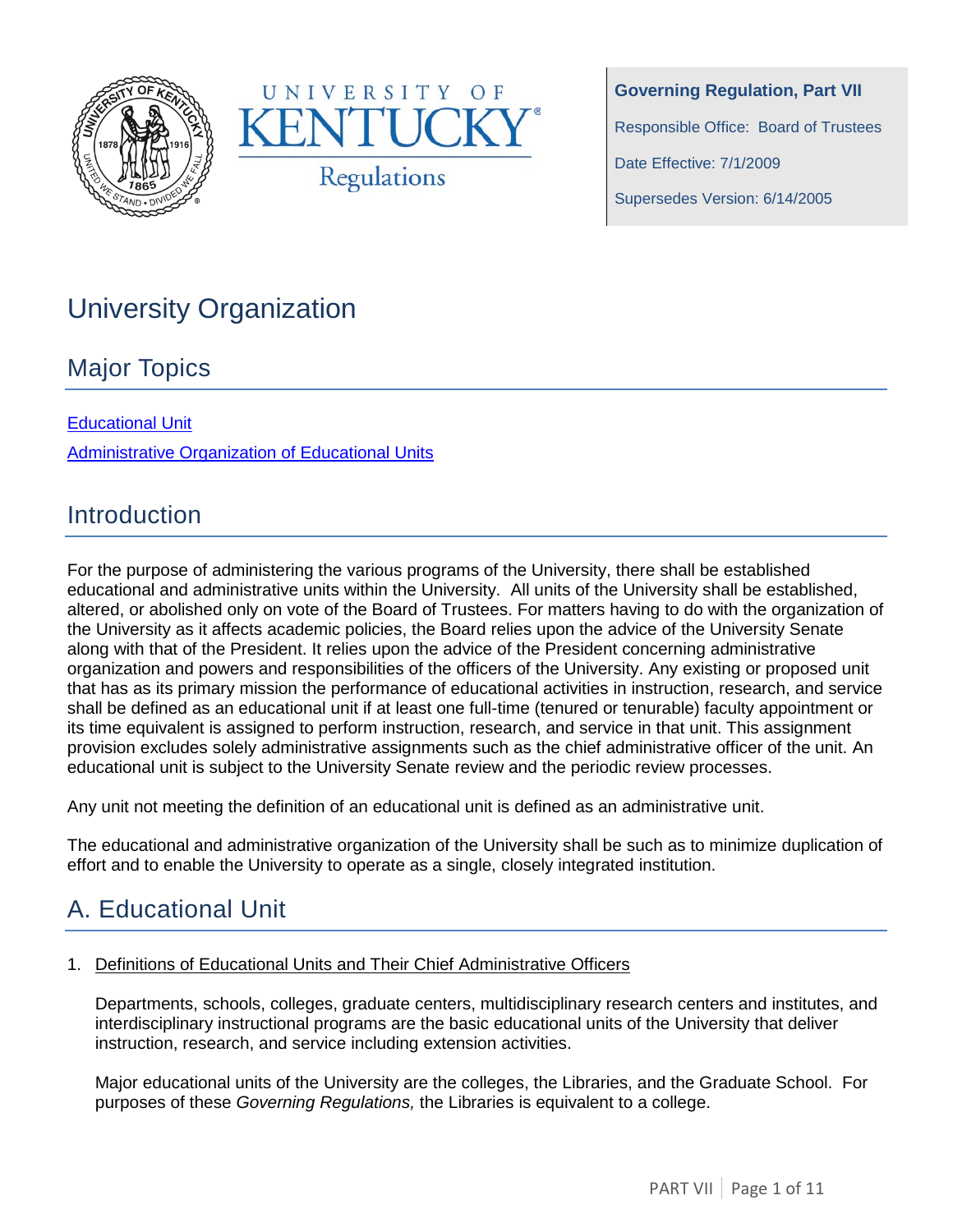Schools are administratively responsible to a college, and departments are directly responsible to a college or sometimes directly to a school within their college.

Some instructional programs draw faculty exclusively from one department, school, or college whereas interdisciplinary instructional programs, such as the Honors Program, draw faculty from different departments, schools, and colleges.

A graduate center is an interdisciplinary educational unit that delivers graduate education degree programs, is equivalent to a department, and is located administratively in the Graduate School unless the administrative responsibility specifically has been delegated otherwise.

A multidisciplinary research center or institute is an educational unit established to provide multidisciplinary programs, which are primarily research in nature. Such an educational unit is administratively responsible to the Executive-Vice President for Research unless the administrative responsibility specifically has been delegated otherwise.

The chief administrative officer of a major educational unit is a dean. The chief administrative officer of a graduate center, school or multidisciplinary research center or institute is a director.

The chief administrative officer of a department or an interdisciplinary instructional program is a chair.

#### 2. Academic Ranks

Academic ranks in the University consist of lecturer, instructor, assistant professor, associate professor, professor, or the equivalent to these recognized in the librarian title series of librarian IV, librarian III, librarian II and librarian I, respectively.

The President establishes academic title series, the ranks within each series, and a description of the qualifications for each after consultation with appropriate administrative and faculty groups, including the University Senate Council. Emeritus ranks for retired faculty members and the rights of holders of emeritus titles are established by the President after consultation with the University Senate Council.

The establishment of new academic title series or ranks and major changes in criteria for ranks shall have the approval of the Board of Trustees.

#### 3. The Graduate Faculty

#### (a) Membership

The membership of the Graduate Faculty shall consist of the Dean of the Graduate School, associate and/or assistant deans of the Graduate School, and regular faculty and associate faculty members.

Graduate Faculty members must possess the following qualifications:

A doctoral degree or its equivalent in scholarly reputation;

The rank of assistant professor (or equivalent) or higher;

Scholarly maturity and professional productivity as demonstrated by publications, editorial services, research surveys, creative work, patents, and research in progress at the time of appointment; and

Definite interest in graduate work and the willingness to participate in the graduate program.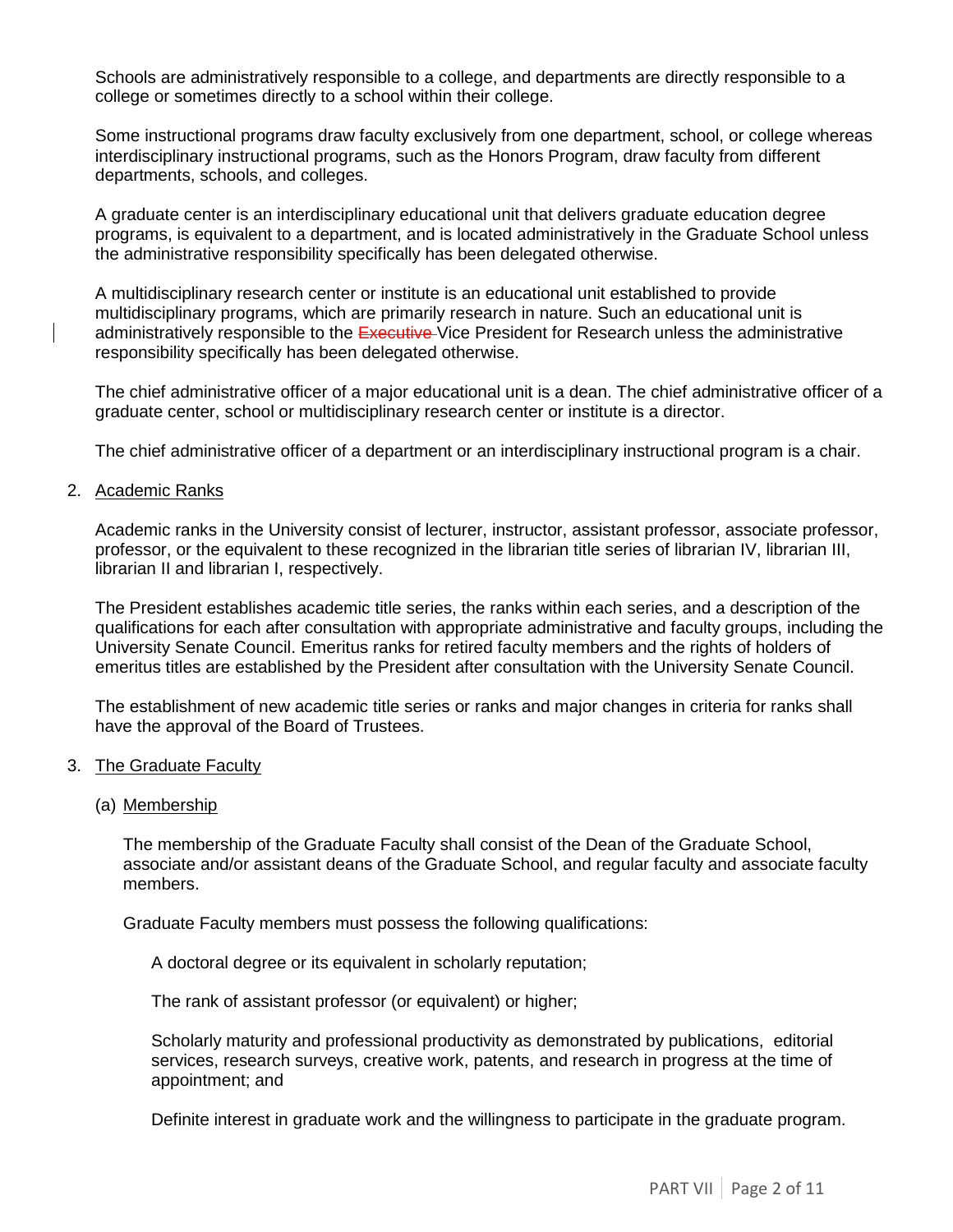The Dean of the Graduate School confers membership in the Graduate Faculty. The appointments are made following review by the Graduate Council of the qualifications of the persons proposed for membership by the college deans, department chairpersons, and directors of graduate study, upon the recommendation of the Graduate Faculty of the respective graduate program.

Associate and other classes of members in the Graduate Faculty may be appointed by the Dean of the Graduate School, with appropriate duties and privileges, as provided by the *Rules of the Graduate Faculty* and approved by the University Senate.

#### (b) Officers, Committees and Councils

The Graduate Faculty may perform its functions directly, through the Graduate Council, or through standing or special committees which it may appoint or authorize for appointment, or through delegation to college, school, departmental or center graduate program faculties. Councils of the Graduate School may be appointed by the Dean of the Graduate School or elected, as prescribed by the *Rules of the Graduate Faculty* and approved by the University Senate. Copies of minutes of Graduate Faculty meetings and of meetings of Graduate Faculty committees and councils shall be made available to all members of the Graduate Faculty.

#### (c) Graduate Faculty Functions

Within the limits established by the *Governing Regulations* and the *University Senate Rules*, the Graduate Faculty shall have jurisdiction over all programs leading to graduate degrees and within those limits shall establish *Rules of the Graduate Faculty* necessary for the performance of its educational policymaking functions. Copies of these rules shall be made available to Graduate Faculty members and filed with the Graduate Faculty Dean, the Provost, and the University Senate Council. It is the responsibility of the Graduate Faculty to safeguard, promote, and assist in the development of research in all fields. The Graduate Faculty shall make recommendations to the University Senate on academic matters that require University Senate approval. The Graduate Faculty may make recommendations on other matters to the University Senate, to college or department faculties, to the President or other administrative officers.

The Graduate Council shall have the authority and responsibilities delegated to it by the Dean of the Graduate School, the Graduate Faculty, and the University Senate.

#### 4. Faculties of Colleges

#### (a) Membership

The membership of the faculty of a college shall consist of its dean, associate and/or assistant deans, and regular full-time faculty having the rank of assistant professor, associate professor or professor in the regular, special title, or extension series or librarian III, II or I in the librarian title series. Membership, with or without voting privileges, also may be extended or withdrawn by the above college faculty to any other person assigned to the college for administrative, instruction, research, extension, clinical or librarian work. An individual may be assigned to more than one college; in this instance, one assignment shall be designated primary by the Provost (Part X.B.1).

#### (b) Officers, Committees and Councils

The faculty shall hold regularly scheduled meetings at which the dean shall preside except as the dean may delegate that function. In addition, it shall meet in special session on the call of the President, the Provost, the dean of the college, or at the request of a prescribed number of its voting membership. Each college faculty shall establish the quorum for the transaction of business. Copies of minutes of college faculty meetings and of meetings of college faculty committees and councils shall be made available to all members of the faculty of the college.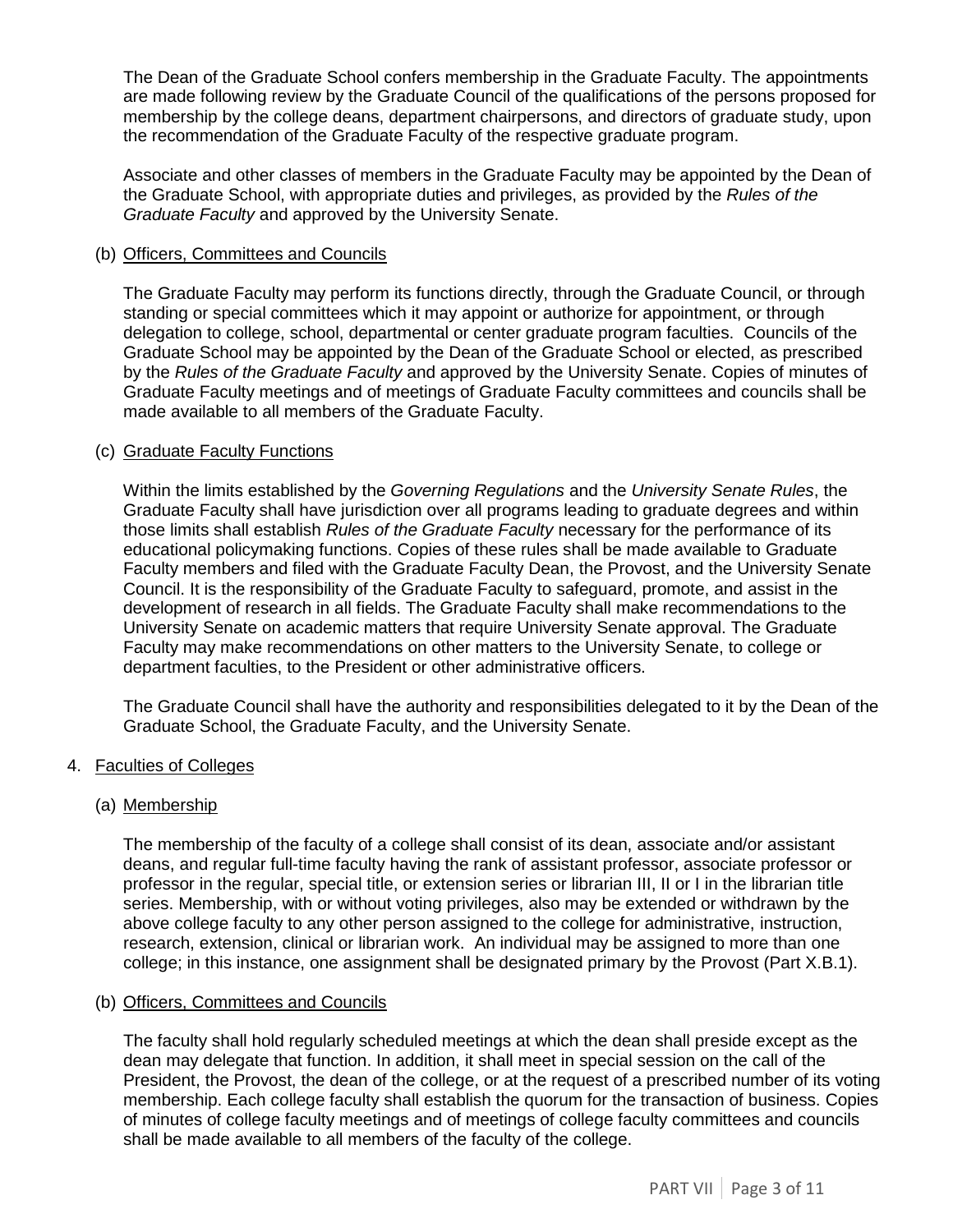The faculty of each college shall establish its own rules, including a committee or council structure, necessary for the performance of the faculty's functions in educational policy-making. After approval of these rules by the Provost for consistency with these *Governing Regulations*, the *Administrative Regulations*, *University Senate Rules* and *Rules of the Graduate Faculty*, copies of the rules and a description of the committee or council structure shall be made available to members and filed with the dean of the college, the Provost and the University Senate Council.

#### (c) College Faculty Functions

Within the limits established by these *Governing Regulations, Administrative Regulations, University Senate Rules*, and *Rules of the Graduate Faculty* of the University, the faculty of a college shall determine the educational policies of that college, including primary responsibility for the development of policies on such matters as academic requirements, curricula, course offerings, undergraduate, graduate and research programs, professional programs, and service functions, to the extent that the responsibility has not been delegated to a school or department faculty.

In consultation with the college faculty, the Dean shall establish procedures used at the level of the college concerning: (1) recommendations on faculty appointments, promotions, reappointments, terminal appointments, post-retirement appointments, the granting of tenure, and decisions not to reappoint; (2) the faculty performance evaluations; and (3) faculty input in the evaluation of the performance of school directors and department chairs during the interval between periodic reviews. It shall make recommendations to the University Senate or Graduate Faculty on such matters as require the final approval of those bodies, and it may make recommendations on other matters to the University Senate, the Graduate Faculty, school/department faculties within the college, the President, or to other administrative officials. The academic or scholastic requirements of a college may exceed, but not be lower than, those established by the University Senate or the Graduate Faculty. The University Senate must approve any such differences in standards.

The faculty of a college may delegate by rule a defined part of the determination of its educational policies to an assembly of the college, which consists of the faculty and designated student representatives. The number of students voting and the method of selecting these students is determined by the rules of the college.

In addition to the functions and responsibilities described above, the faculty of a college without departments shall have any other functions and responsibilities which are delegated to a departmental faculty as set forth in Part VII.A.6.

#### 5. Faculties of Schools

#### (a) Membership

The membership of a faculty of a school shall consist of the dean of its college of which it is an administrative unit, the director who is the chief administrative officer of the school, and the members of the faculty of the college who have been assigned regular, full-time duties in the school. (The faculty of a college is defined in Part VII.A.4 of these regulations.) Membership, with or without voting privileges, also may be extended or withdrawn by the above faculty of the school to any other person assigned to the school for administrative, instruction, research, extension, clinical or librarian work. An individual may be assigned to more than one school; in this instance, one assignment shall be designated primary by the Provost. (Part X.B.1)

#### (b) Officers, Committees and Councils

The faculty of a school shall hold regularly scheduled meetings at which the school director shall preside, except as the director may delegate this function. In addition, it shall hold special meetings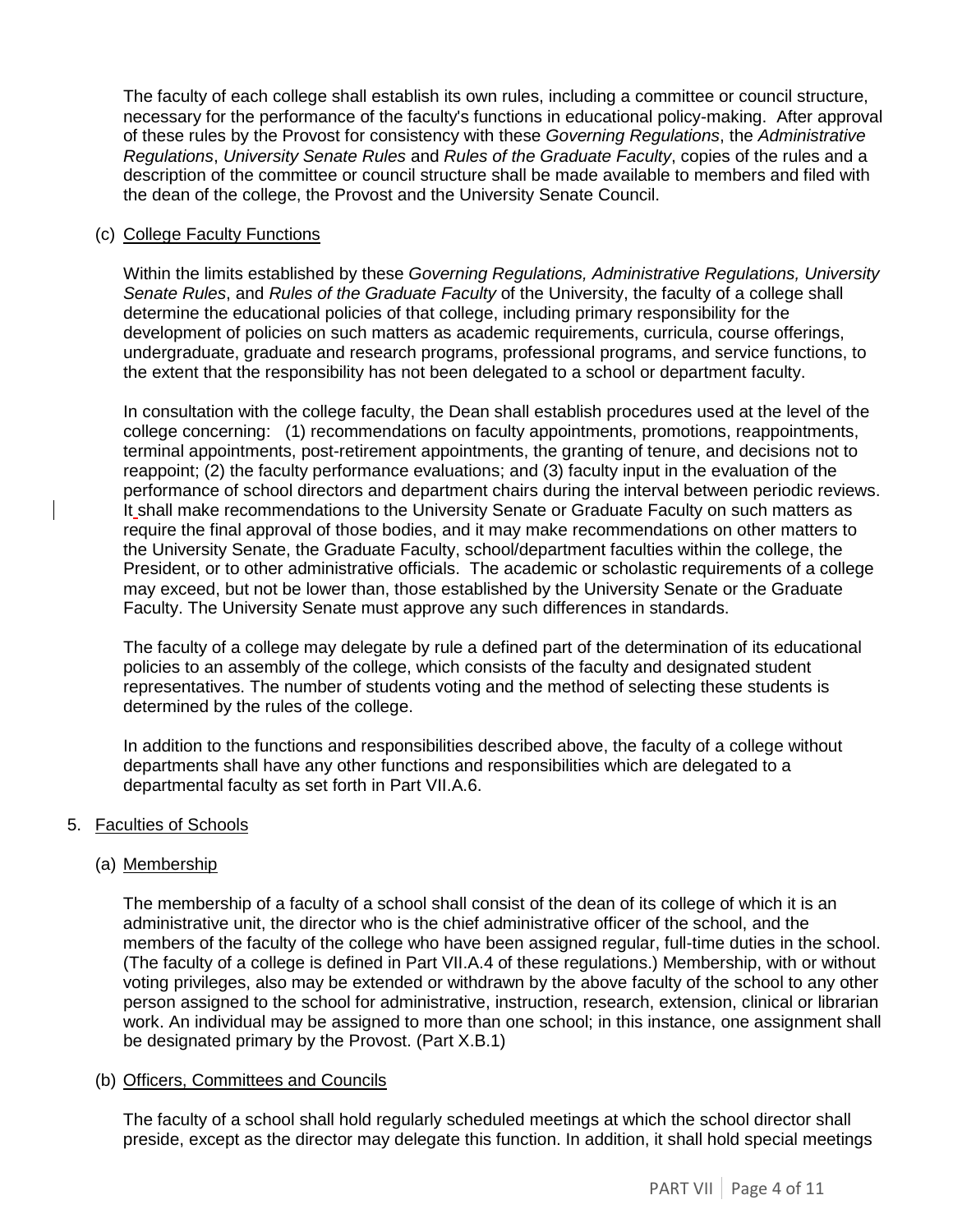on the call of the dean of the college, the director of the school, or by a prescribed number of its voting faculty. The school director shall preside over school faculty meetings, except as the director may delegate this function. Copies of the minutes of school faculty meetings and meetings of committees and councils of the school faculty shall be made available to all members of the faculty of the school.

The faculty shall establish its own rules and determine its own committee structure that are necessary for its functions in educational policy making and shall prescribe the quorum necessary for the transaction of business. After approval of these rules by the dean of the college and by the Provost for consistency with University regulations and with these *Governing Regulations,* the *Administrative Regulations*, *University Senate Rules*, *Rules of the Graduate Faculty,* and college faculty rules, copies of the school faculty's rules and a description of its committee structure shall be made available to its members, and a copy shall be filed with the director of the school, the dean of the college of which it is a unit, with the Provost, and with the University Senate Council.

#### (c) School Faculty Functions

Within the limits established by these *Governing Regulations*, the *University Senate Rules*, *Rules of the Graduate Faculty*, and the rules of the faculty of the college of which it is a unit, the faculty of a school shall determine the educational policies of the school, including primary responsibility for the development of policies on such matters as academic requirements, curricula, course offerings, undergraduate, graduate and research programs, professional programs, and service functions, to the extent that this responsibility has not been delegated to a department faculty. It shall be responsible for functions and duties assigned to it by the faculty of the college. For these purposes, it shall make recommendations to the faculty of the college on matters that require the approval of that body. It may make recommendations on other matters to the University Senate, the Graduate Faculty, the college faculty, and the faculties within the school, and the dean or other administrative officers. The academic or scholastic requirements of a school may exceed, but not be lower than, those established by the college faculty. The University Senate must approve any such differences in standards.

In addition to the functions and responsibilities described above, the faculty of a school without departments shall have any other functions and responsibilities which are delegated to a department faculty as set forth in Part VII.A.6.

#### 6. Faculties of Departments

#### (a) Membership

The membership of a faculty of a department shall consist of a chair and the regular, full-time members of the department who are members of the faculty of the school and/or college of which the department is a part. (The faculties of a college and a school are defined in Parts VII.A.4 and VII.A.5, respectively.) Membership, with or without voting privileges, also may be extended or withdrawn by the above department faculty to any person assigned to the department for administrative, instruction, research, extension, clinical or librarian work. An individual may be assigned to more than one department; in this instance, one assignment shall be designated as primary by the Provost (Part X.B.1).

#### (b) Officers and Committees

The department faculty shall hold regularly scheduled meetings, at which the department chair shall preside except as the chair may delegate this function. In addition, it shall hold special meetings on the call of the dean of the college, the chair of the department, or by a prescribed number of its voting faculty. The department chair shall be an *ex officio* member of all departmental committees.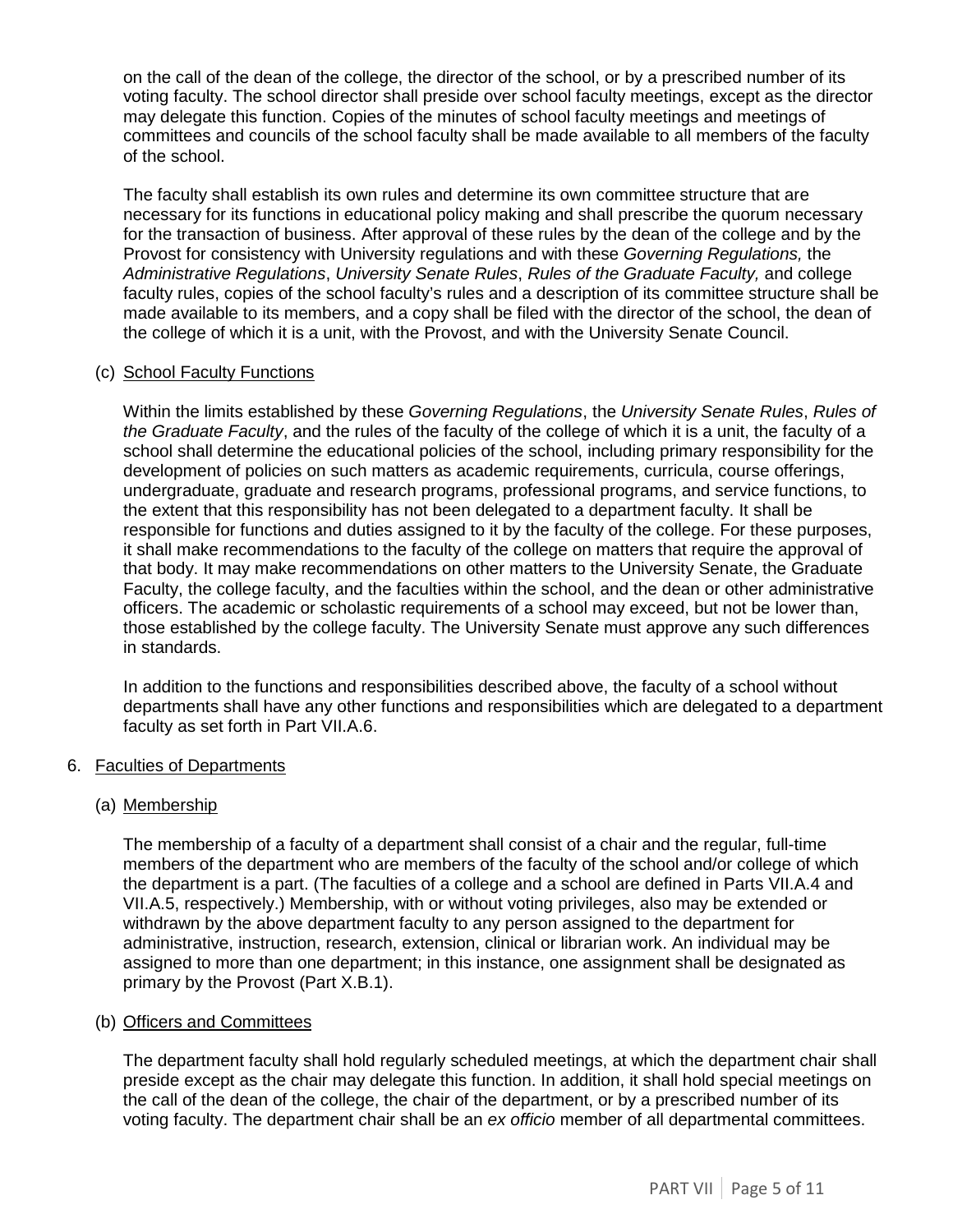Copies of minutes of departmental faculty meetings and of meetings of department committees shall be made available to all members of the faculty of the department.

The department faculty shall establish rules, procedures and a committee structure concerning educational policy matters over which it has jurisdiction and responsibility, and shall establish its quorum for the transaction of business. These proposed rules, procedures and committee structure shall be submitted to the director of the school (if appropriate), the dean of the college, and the Provost for approval for consistency with these *Governing Regulations*, the *Administrative Regulations*, *University Senate Rules*, *Rules of the Graduate Faculty*, rules of the college and (if appropriate) rules of the school faculty. Copies of the approved rules, procedures and committee structure shall be made available to the members of the departmental faculty and shall be filed with the director of the school, (if appropriate) the dean of the college of which the department is a unit, the Provost, and the University Senate Council.

#### (c) Department Faculty Functions

Within the limits established by these *Governing Regulations*, the *Administrative Regulations*, *University Senate Rules*, *Rules of the Graduate Faculty*, or the rules of the faculties of the school or college of which the department is a part, the department faculty has jurisdiction over matters concerning its educational policies.

The department faculty has primary responsibility for the development of policies on such matters as academic requirements, courses of study, course offerings, graduate and research programs, and service functions. Jointly with the department chair, the department faculty shall establish procedures to be used within the department concerning (1) Recommendations on faculty appointments, promotions, reappointments, terminal appointments, post-retirement appointments, and the granting of tenure and decisions not to reappoint; (2) the Faculty performance evaluations and (3) Preparation of budget requests. The procedures in (1) and (2) above shall include consultation with directors of multidisciplinary research centers and institutes for those faculty members who are or shall be associated with such centers or institutes.

The department faculty shall develop statements describing the evidences of activity in instruction, research and service that are appropriate to their field(s) for use in guiding evaluations for promotion and tenure. If developed and approved by the department faculty, those statements must be submitted by the chair of the department to the dean for review and final approval before the statements are made operative in the department. Revisions to a department's statements, upon approval of the department faculty, must also be submitted by the department chair to the dean for review and final approval.

The academic or scholastic requirements of a department may exceed, but not be lower than, those of the school and/or college of which the department is a part. The University Senate must approve any such differences in standards.

#### 7. Faculty of Multidisciplinary Research Centers and Institutes

#### (a) Faculty Membership and Functions

The faculty of a multidisciplinary research center or institute that is responsible for establishing the educational policies of the unit shall consist of: (1) a director who also shall be a faculty member of a department, school, or college; (2) faculty members with recurring, formally assigned instructional, research, and/or service duties in the unit. In addition, membership, with or without voting privileges, may be extended and withdrawn by the above center or institute faculty to any other person assigned to the unit for administrative, instructional, research, extension, clinical or librarian work.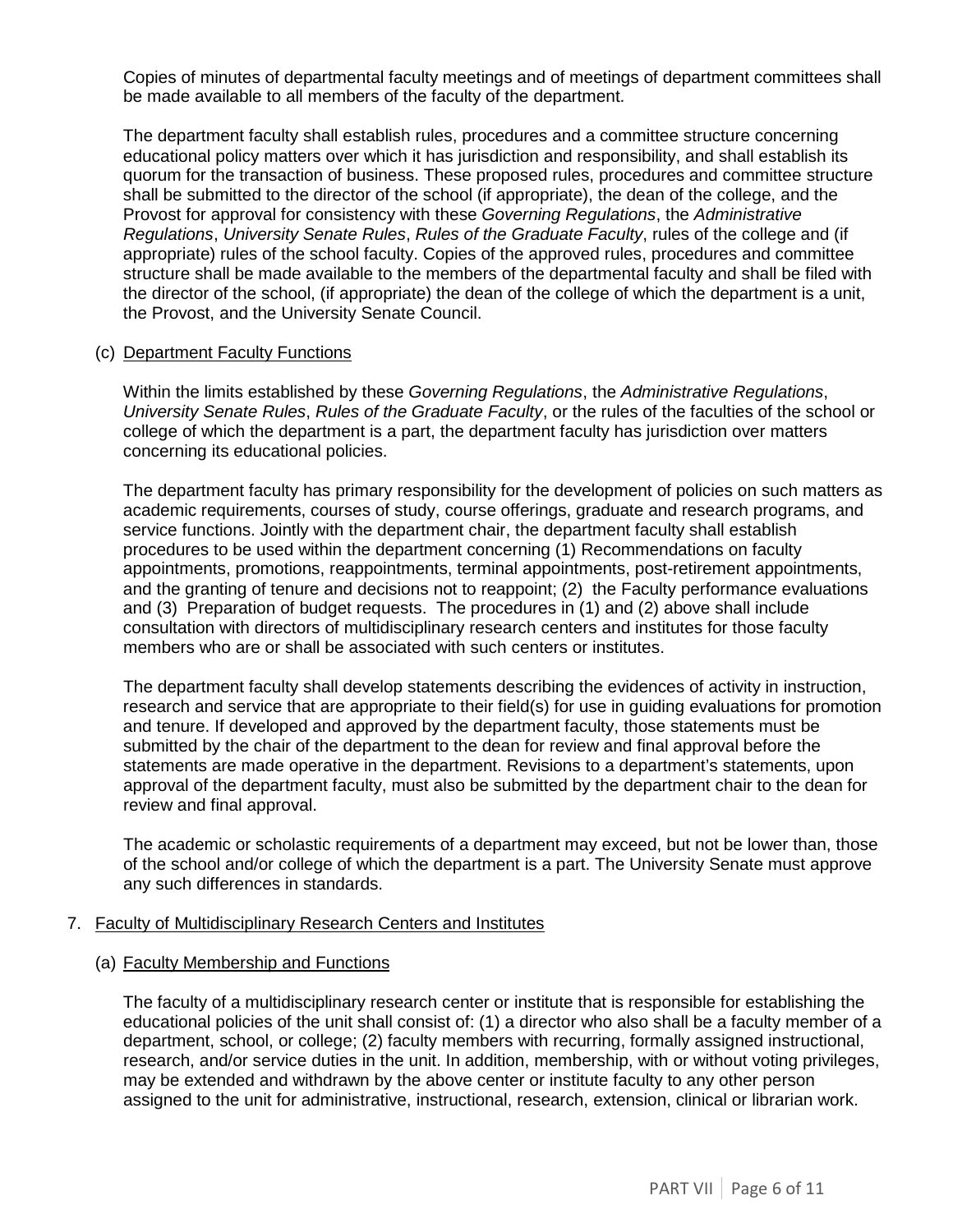Academic rank shall not be conferred by a multidisciplinary research center or institute nor tenure acquired solely through activities performed in such a unit.

#### (b) Officers and Committees

A multidisciplinary research center or institute shall be administratively responsible to the Executive Vice President for Research unless specifically designated to another chief academic officer. A faculty advisory committee shall be appointed for each research center or institute by the officer to whom the unit is administratively responsible.

#### 8. Student Participation

Rules of procedure in educational units of the University shall provide, when appropriate, for participation of students in the development of educational policies.

### <span id="page-6-0"></span>B. Administrative Organization of Educational Units

#### 1. Definition

The administrative organization of the University is determined by the educational organization of the University and the instruction, research, service, and other functions of the University. Each administrative officer, other than the President, is responsible to the President, directly or through one or more superior officers, for the efficient operation of the organizational unit or functions for which the administrative officer is responsible. The duties of administrative officers reporting directly to the President shall be those delegated by the President and described in the *Administrative Regulations*. Each administrative officer is expected to recommend to the appropriate next superior officer the administrative organization necessary to carry out assigned duties. The positions of deans, directors, and chairs of educational units, with descriptions of major duties assigned, are described in these *Governing Regulations*. The Board of Trustees must approve major changes in administrative organization.

Each administrative officer is authorized to establish and enforce such policies and procedures as are attendant to delegated administrative duties and to establish administrative and/or advisory committees to aid in the performance of assigned functions.

#### 2. Dean of the Graduate School

The Dean of the Graduate School is chair of the Graduate Faculty and of the Graduate Council and serves as an ex-officio member of all committees of the Graduate School. Under the broad direction of the President and the Provost, the Dean provides general planning, guidance, review, and coordination for all of the University's endeavors in graduate education. The Dean appoints regular and associate members of the Graduate Faculty. The Dean also recommends on budgets as these may affect graduate education and shall have the same authority and responsibilities as those of a dean of a college in the administration of educational units that might be transferred to or developed under the Office of the Dean of the Graduate School.

The Dean shall speak for the Graduate Faculty. In the event that the Dean believes it necessary to depart from the recommendations of the Graduate Faculty, the Dean shall communicate the Graduate Faculty's recommendation as well as the Dean's recommendation, stating the reasons for differing from the Graduate Faculty's opinion, and notify the Graduate Faculty of such action.

#### 3. Deans of the Colleges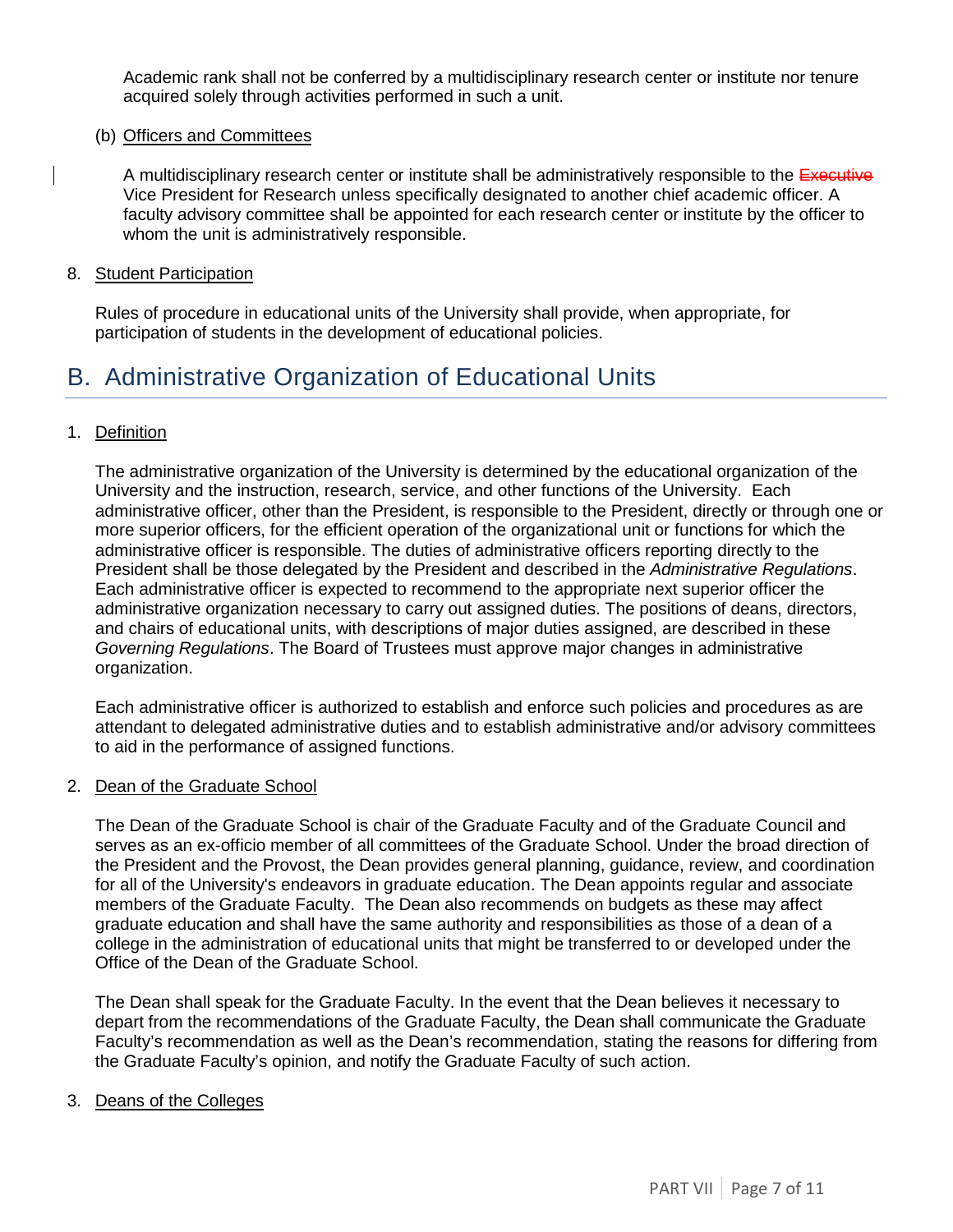A dean is the chief administrative officer of a college and is responsible for the enforcement of these *Governing Regulations*, the *Administrative Regulations*, *University Senate Rules*, *Rules of the Graduate Faculty,* and the rules of the college faculty. The dean is authorized to establish and enforce such policies and procedures as are attendant to the administrative management of the operations of the college.

The dean is the chair of the college faculty and an *ex officio* member of all college committees. The dean is charged with overseeing the educational work of the college and its efficient conduct and management in all matters not specifically charged elsewhere. The dean is responsible for the implementation of the curricula of the college, for ensuring through the faculty the quality of instruction given therein, for the assignment of duties to all personnel, and for the service provided by the faculty of the college, individually and as a whole. The dean shall review faculty performance evaluations submitted by the department chairs and shall be responsible for recommendations on salaries, salary changes, appointments, reappointments, terminal appointments, post-retirement appointments, promotions, and granting of tenure and decisions not to reappoint for members of the college or for ultimate action thereon when such authority has been delegated by the President or the Provost.

The dean shall submit the budget request for the college and administer the budget when it is approved. The President or Provost may delegate further administrative responsibilities to the dean. These responsibilities may vary from college to college.

In connection with the above administrative functions, the dean shall seek the advice of the faculty of the college: 1) individually, 2) as a whole, 3) through the elected college faculty council, or 4) through the faculty advisory committees. In addition to the roles and responsibilities described above, the dean of a college without departments shall have any other roles and responsibilities which are delegated to a department chair as set forth in Part VII.B.6. Staff employees shall be consulted, when appropriate, in the development of administrative policies and decisions that directly affect staff employees.

The dean shall speak for the college. In the event that the dean believes it necessary to depart from recommendations of the college faculty, the dean shall communicate the college faculty's recommendation as well as the dean's recommendation, stating reasons for differing from the college faculty's opinion, and notify the college faculty of such action.

#### 4. Directors of Schools

The director of a school serves as chair of the faculty of the school in the performance of its assigned functions and is an *ex officio* member of all committees of the school.

The director's administrative responsibilities shall be those delegated by the dean of the college of which the school is a part.

In connection with the above administrative functions, the director shall seek the advice of the faculty of the school: (1) individually, (2) as a whole, (3) through the elected school faculty council, or (4) through faculty advisory committees. In addition to the roles and responsibilities described above, the director of a school without departments shall have any other roles and responsibilities which are delegated to a department chair as set forth in Part VII.B.5. Staff employees shall be consulted by the school director (or associate director), when appropriate, in the development of administrative policies and decisions that directly affect staff employees.

The director shall speak for the school. In the event that the director believes it necessary to depart from the recommendations of the school faculty, the director shall communicate the school faculty's recommendation as well as the director's recommendation, stating reasons for differing from the school faculty's opinion, and notify the school faculty of such action.

#### 5. Chairs of Departments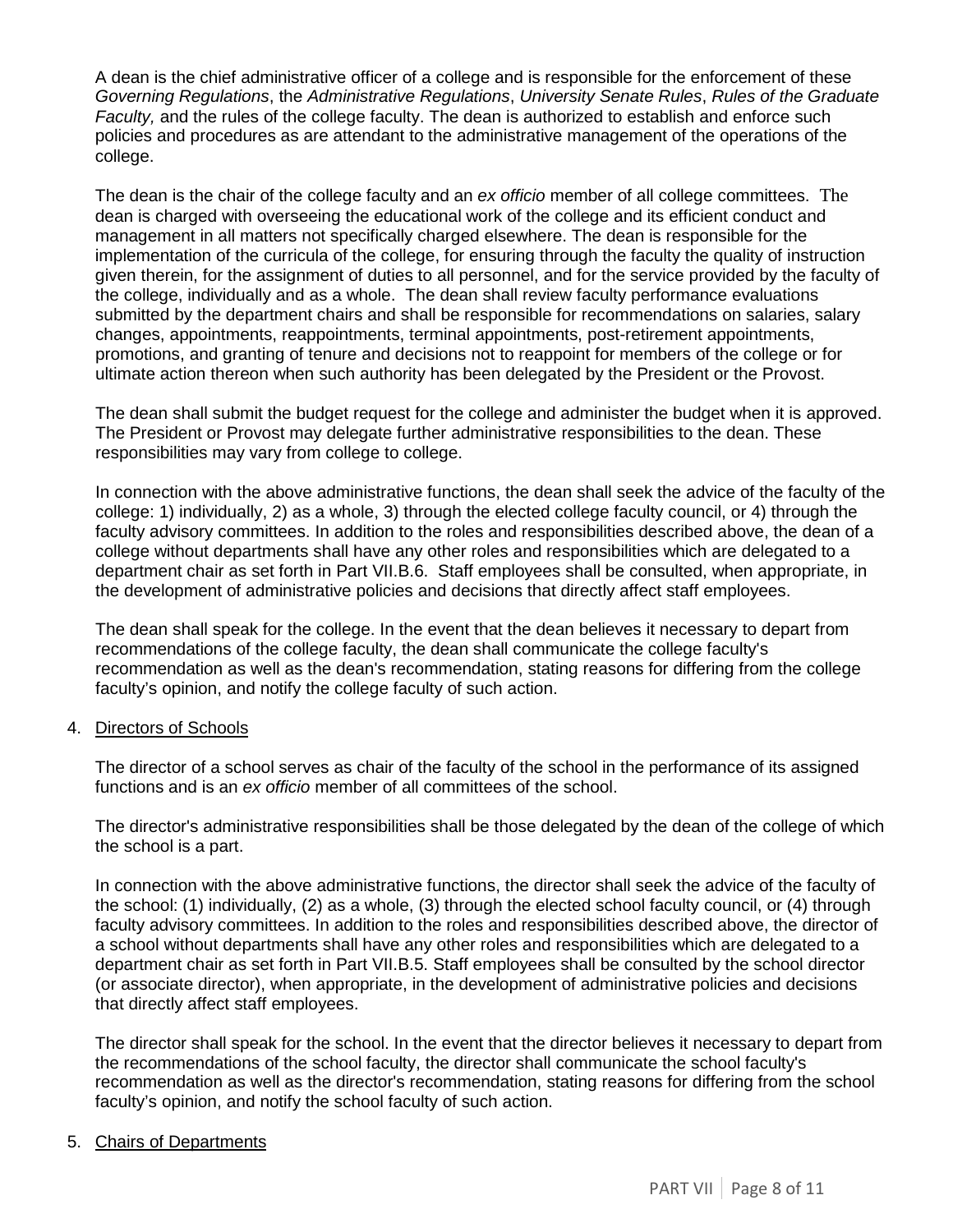The department chair leads the department faculty in its development of policies on such matters as academic requirements, courses of study, class schedules, graduate and research programs, and service functions. The chair presides at all department meetings, except as the chair may delegate this function, and is an ex officio member of all department committees. The chair has administrative responsibility for implementing the department's policies and programs within the limits established by these *Governing Regulations*, the *Administrative Regulations*, University Senate Rules, Rules of the Graduate Faculty, the rules of the college, and the rules of any school of which it is a part.

The department chair is responsible for recommendations on the appointment of new faculty employees of the department, promotions, reappointments, terminal appointments, post-retirement appointments, the granting of tenure, and decisions not to reappoint.

Procedures used in preparing recommendations shall be those established by the University, the college, and the department faculty. At a minimum, on matters relating to decisions not to reappoint, reappointment, terminal reappointment, or the granting of tenure of persons in any title series, the department chair shall consult with all tenured faculty members of the department. At a minimum, on matters relating to appointment or promotion of any persons in any tenure-eligible title series, the department chair shall consult with all full-time tenured and tenure-eligible faculty members of the department, , with a rank at or above the rank to which the individual being considered would be appointed or promoted. At a minimum, on matters relating to appointment, decisions not to reappoint, reappointment, terminal reappointment, or promotions of persons in any tenure-ineligible series, the department chair shall consult with all full-time tenured and tenure-eligible faculty members of the department (GR VII.A.6(a)). On matters relating to appointment or promotion in the Clinical Title Series, Research Title Series, or Lecturer Series, the department chair shall also consult with all full-time faculty employees in the series of the individual under consideration who are at or above the rank to which the individual would be appointed or promoted. All recommendations on matters listed above, excluding reappointments and post-retirement appointments, shall include the written judgment of each consulted member of the department and of each director of any multidisciplinary research centers or institutes, or graduate centers with which the individual is, or would be, associated, along with the recommendation of the chair.

On matters relating to appointment or promotion in the Clinical Title Series, Research Title Series, or Lecturer Series, the department chair shall also consult with all full-time faculty employees in the series of the individual under consideration who are at or above the rank to which the individual would be appointed or promoted. Faculty employees in the tenure-ineligible series shall not be consulted on matters relating to appointment, reappointment, terminal reappointment, decisions not to reappoint, promotion or the granting of tenure of faculty employees in the tenure-eligible title series, except by invitation of the department faculty as provided below.

A department faculty may establish policies that extend the above minimum consultation requirements in faculty personnel matters to include the specified participation of other full-time faculty employees in any series in the department. Once these policies on extended participation privileges are approved by the department faculty (GR VII.A.6(a)) and reviewed by the department chair, the dean and Provost for consistency with the *Governing Regulations, Administrative Regulations* and rules of the College, and approved, these policies shall be incorporated into the rules document of the department.

The following exceptions may be made: (1) faculty employees on approved leave of absence or with a primary administrative, service, or other assignment outside the department, who are otherwise eligible to participate, may, but are not required to, provide written judgments on all recommendations; (2) faculty employees at the rank of Instructor in any title series participate only upon the granting of participation privileges by the department faculty, and, (3) in a large and diverse department, upon prior recommendation by the department faculty (GR VII.A.6.(a)) and approval of the dean and the Provost, consultation with faculty employees may be restricted to those associated with the concerned, previously-defined academic division or program area in the department.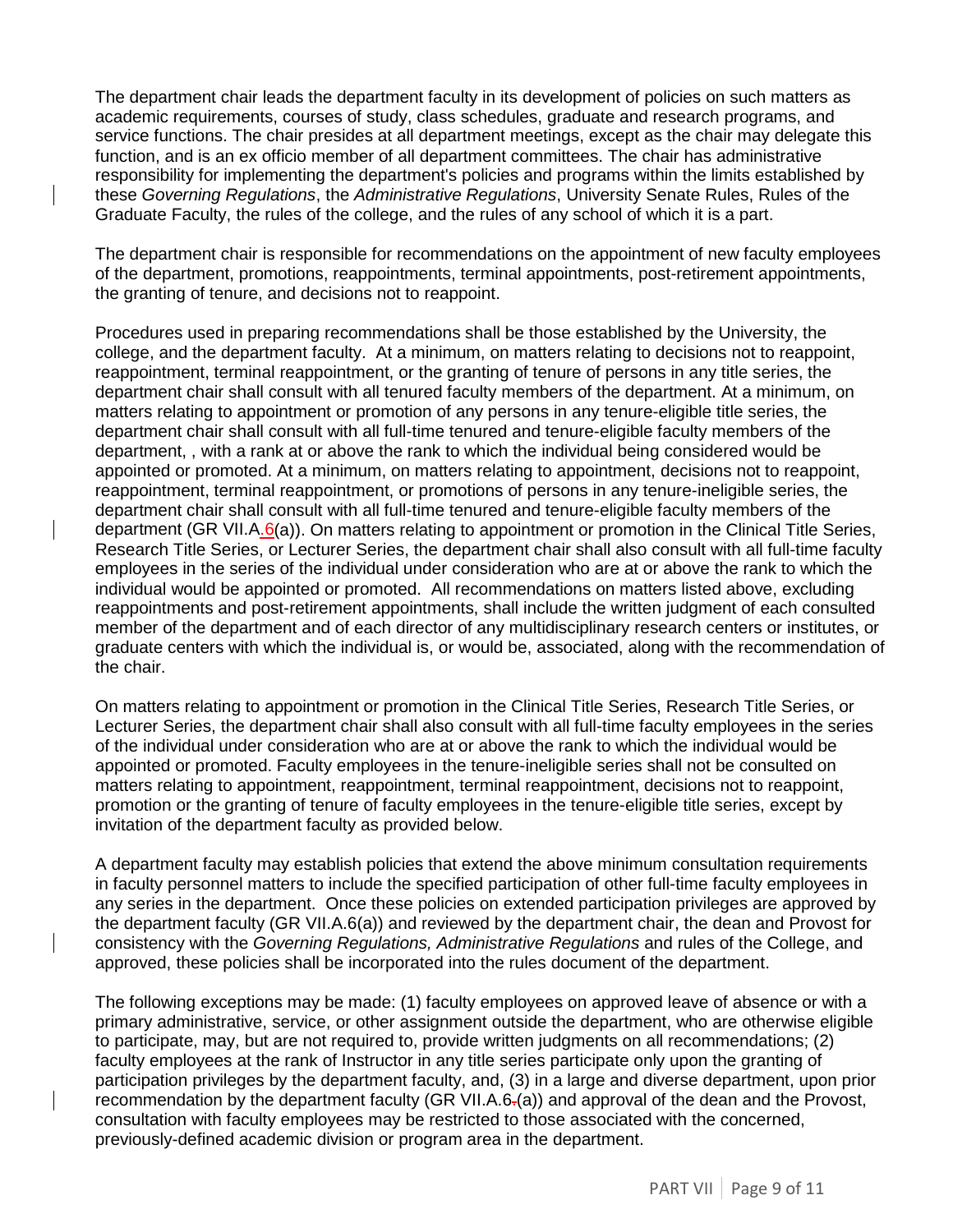The department chair is responsible for the periodic evaluation of department members by procedures and criteria established by the University, the college, and the department faculty.

The department chair submits the budget request for the department and administers the budget after its approval. The chair also is responsible for making recommendations on salaries, salary changes, and distribution of effort.

In connection with the above major administrative functions, the chair shall seek the advice of members of the department, individually or as a group, or of advisory committees that the chair may appoint. Staff employees shall be consulted, when appropriate, by the chair, in the development of administrative policies and on decisions that directly affect staff employees.

The chair shall speak for the department. In the event that the chair believes it necessary to depart from the opinion of the department faculty, the chair shall communicate the department faculty's opinion as well as the chair's recommendation, stating reasons for differing from the department faculty's opinion, and notify the department faculty of such action.

#### 6. Directors of Multidisciplinary Research Centers and Institutes

The administrative officer of a multidisciplinary research center or institute is a director, who also shall be a faculty member in a department, school, or college. The director of a multidisciplinary research center or institute is charged with the planning, implementation, coordination, and efficient management of the program and activities of the center or institute. The director shall have the same responsibilities as those of a department chair relative to faculty members and staff employees with assigned duties in the center or institute. The director shall provide recommendations and advice to appropriate educational unit administrators concerning space, financial, and other resources, as well as the identification of faculty members for assignment of duties in the center or institute. The director shall submit the core budget request for the center or institute and administer this budget after its approval. In addition, the director may have other responsibilities delegated by the Executive-Vice President for Research or other academic administrator to whom the center or institute is administratively responsible. In connection with the above major administrative functions, the director shall seek the advice of the faculty members of the center or institute, individually or as a group, or of advisory committees that may be appointed by the director of the center or institute or by the administrator to whom the center or institute is administratively responsible. The director shall speak for the center or institute and be an *ex officio* member of all of its committees and shall transmit the recommendations of the consulted faculty along with the director's recommendation, if these recommendations are different. Staff employees shall be consulted, when appropriate, by the director, in the development of administrative policies and on decisions that directly affect staff employees.

#### 7. Director/Chair of Interdisciplinary Instructional Programs

The director/chair of an interdisciplinary instructional program shall be a member of one of the academic departments participating in the program.

The director/chair shall be responsible to the dean(s) of the college(s) in which the program is located and advise the dean(s) on personnel and other needs of the program in connection with budget planning. For these administrative purposes, the director/chair shall rely upon the advice of a committee drawn from faculty members participating in the courses composing the curriculum and shall transmit the recommendations of the consulted faculty along with the director/chair's recommendation, if these recommendations are different. Staff employees shall be consulted by the director/chair, when appropriate, in the development of administrative policies and on decisions that directly affect staff employees.